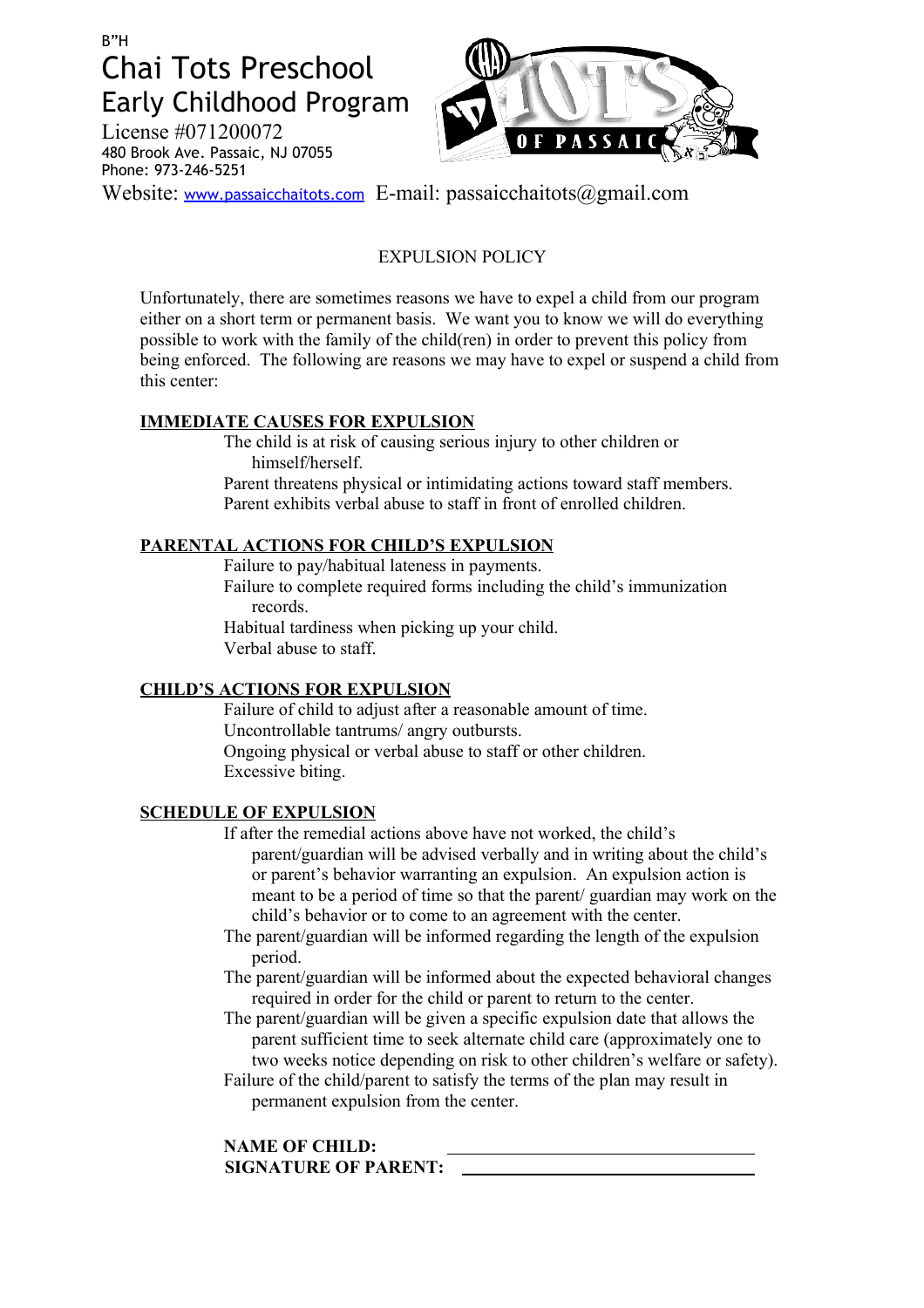License #071200072 480 Brook Ave. Passaic, NJ 07055 Phone: 973-246-5251



Website: [www.passaicchaitots.com](http://www.chabadofsacramento.org/) E-mail: passaicchaitots@gmail.com

PERMISSION TO GIVE MEDICATION IN CHILD CARE *(Please use one form per medication.)*

*The following information is to be completed by the child's health care provider:*

| Child's name:                            | Birthdate:             |      |
|------------------------------------------|------------------------|------|
|                                          |                        |      |
| Medication:                              | Allergies:             |      |
| Include food and/or medication allergies |                        |      |
|                                          | Route: $\qquad \qquad$ |      |
| Time of day medication is to be given:   |                        |      |
| Purpose of medication:                   |                        |      |
| Special instructions:                    |                        |      |
| Possible side effects:                   |                        |      |
| Start date:                              |                        |      |
| Signature of Health Care Provider        | Phone number           | Date |

*The following is to be completed by the parent or guardian:*

I hereby give permission for my child, \_\_\_\_\_\_\_\_\_\_\_\_\_\_, to receive the above medication, according to the listed directions and cautions, from the Child Care Director, or the Child Care Director designee. I confirm that I have given at least one dose of the medication without any evidence of side effects or adverse reactions. I understand that it is my responsibility to provide the medication in its original container and labeled with my child's full name. I am also to supply the appropriate measuring device needed to give the accurate dose of the medicine. I authorize the Director or Director Designee to contact the pharmacist or health care provider for more information about this drug, if necessary. I also authorize the Director or the Director's Designee to contact the health care provider regarding my child's health, if necessary.

• I usually do the following to make giving medication to my child easier:

 $\mathcal{L}_\text{max}$  and the contract of the contract of the contract of the contract of the contract of the contract of

Amount of medication brought to Child Care:

Date:

 *Signature of Parent or Guardian*

Date & amount of medication returned to Parent:

 $\overline{\phantom{a}}$  ,  $\overline{\phantom{a}}$  ,  $\overline{\phantom{a}}$  ,  $\overline{\phantom{a}}$  ,  $\overline{\phantom{a}}$  ,  $\overline{\phantom{a}}$  ,  $\overline{\phantom{a}}$  ,  $\overline{\phantom{a}}$  ,  $\overline{\phantom{a}}$  ,  $\overline{\phantom{a}}$  ,  $\overline{\phantom{a}}$  ,  $\overline{\phantom{a}}$  ,  $\overline{\phantom{a}}$  ,  $\overline{\phantom{a}}$  ,  $\overline{\phantom{a}}$  ,  $\overline{\phantom{a}}$ *Signature of Director/Director Designee Signature of Parent/Guardian*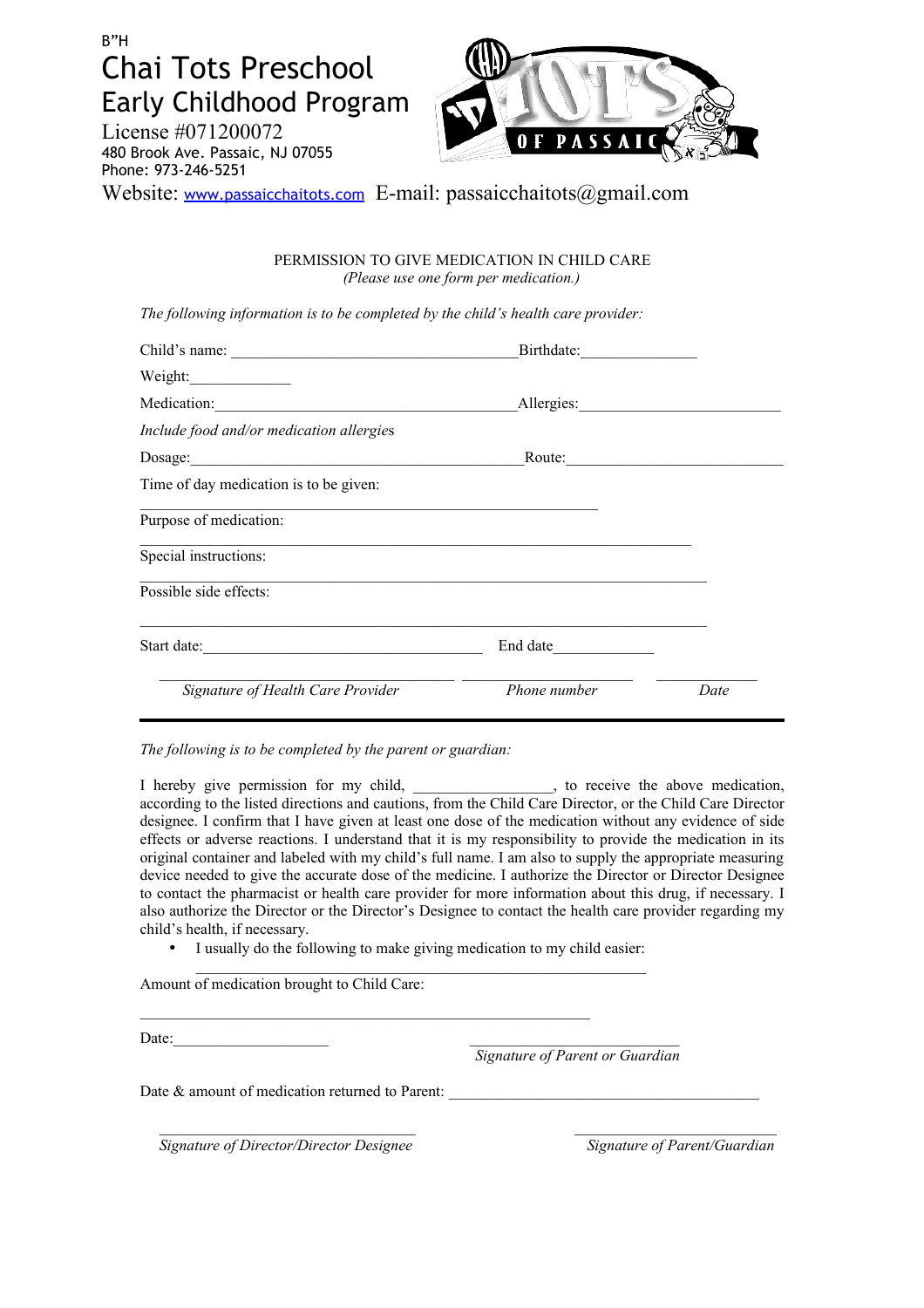License #071200072 480 Brook Ave. Passaic, NJ 07055 Phone: 973-246-5251



Website: [www.passaicchaitots.com](http://www.chabadofsacramento.org/) E-mail: passaicchaitots@gmail.com

#### POLICY ON THE MANAGEMENT OF COMMUNICABLE DISEASES

If a child exhibits any of the following symptoms, the child should not attend the center. If such symptoms occur at the center, the child will be removed from the group, and parents will be called to take the child home.

Severe pain or discomfort Acute diarrhea Episodes of acute vomiting Elevated oral temperate of 101.5 degrees Fahrenheit Lethargy Severe coughing Yellow eyes or jaundice skin Red eyes with discharge Infected, untreated skin patches Difficult or rapid breathing Skin rashes in conjunction with fever or behavior changes Skin lesions that are weeping or bleeding Mouth sores with drooling Stiff neck

Once the child is symptom-free, or has a health care provider's note stating that the child no longer poses a serious health risk to himself/herself or others, the child may return to the center.

#### TABLE OF EXCLUDABLE COMMUNICABLE DISEASES

A child who contracts any of the following diseases may not return to the center without a health care provider's note stating that the child presents no risk to himself/herself or others:

| <b>Respiratory Illnesses</b> | <b>Gastrointestinal Illnesses</b> | <b>Contact Illnesses</b> |
|------------------------------|-----------------------------------|--------------------------|
| Chicken Pox**                | Campylobacter*                    | Impetigo                 |
| German Measles*              | Escherichia coli*                 | Lice                     |
| Hemophilus Influenzae*       | Giardia Lamblia*                  | Scabies                  |
| Measles*                     | Hepatitis A*                      | Shingles                 |
| Meningococcus*               | Salmonella*                       |                          |
| $Mumps*$                     | Shigella*                         |                          |
| <b>Strep Throat</b>          |                                   |                          |
| Tuberculosis*                |                                   |                          |

\*Reportable diseases that must be reported to the health department by the center.

Whooping Cough\*

\*\* Note: If a child has chicken pox, a health care provider's note is not required for re-admitting the child to the center. A note from the parent is required, stating either that at least six days has elapsed since the onset of the rash, or that all sores have dried and crusted.

If a child is exposed to any excludable disease at the center, parents will be notified in writing.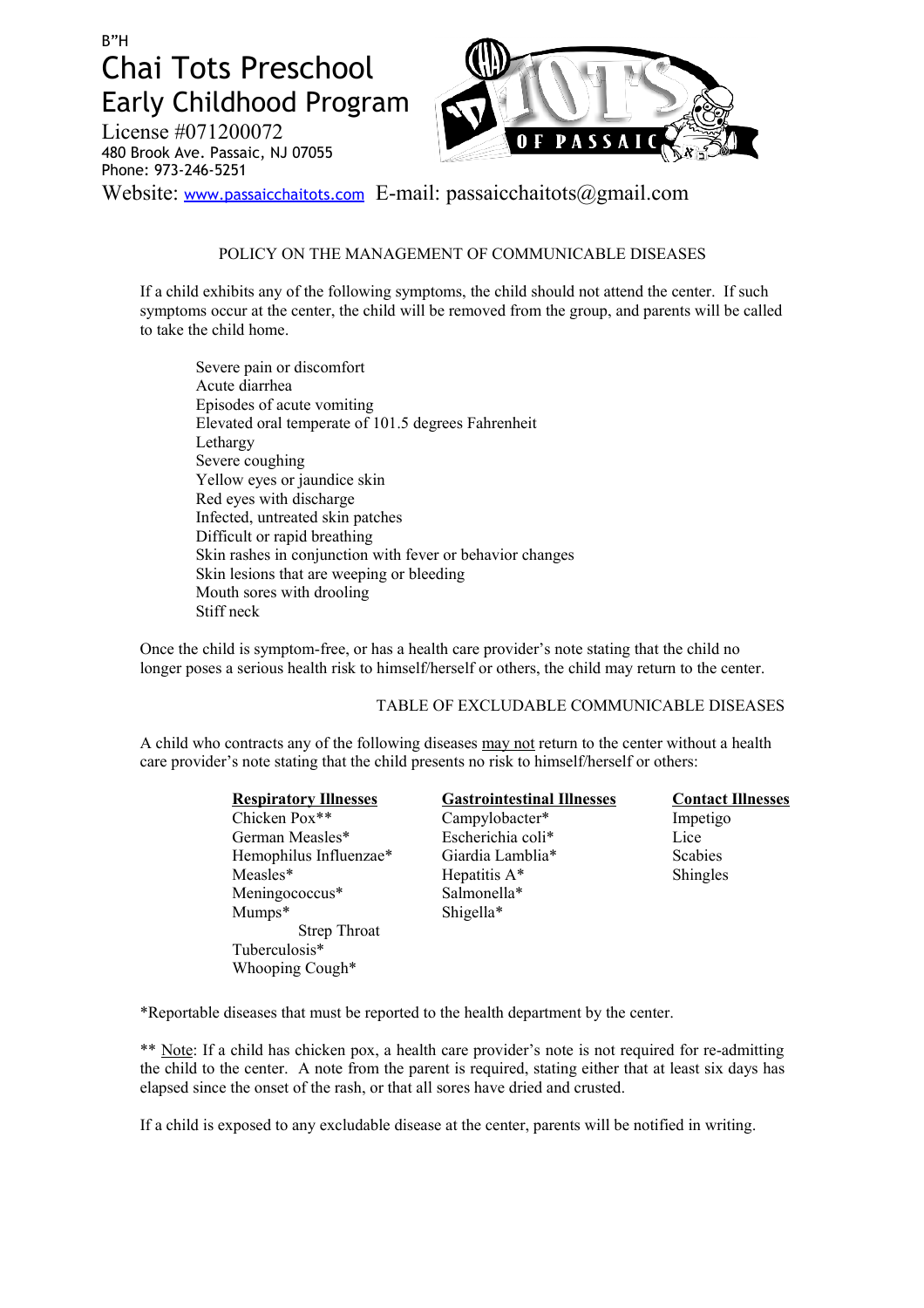License #071200072 480 Brook Ave. Passaic, NJ 07055 Phone: 973-246-5251



Website: [www.passaicchaitots.com](http://www.chabadofsacramento.org/) E-mail: passaicchaitots@gmail.com

# Information to Parents

Under provisions of the Manual of Requirements for Child Care Centers (N.J.A.C. 10:122), every licensed child care center in New Jersey must provide to parents of enrolled children written information on parent visitation rights, state licensing requirements, child abuse/neglect requirements and other child care matters. The center must comply with this requirement by reproducing and distributing to parents this written statement, prepared by the Office of Licensing, Child Care & Youth Residential Licensing, in the Department of Human Services (DHS), In keeping with this requirement, the center must secure every parent's signature attesting to his/her receipt of the information.

Our center is required by the State Child Care Center Licensing law to be licensed by the Office of Licensing, Child Care & Youth Residential Licensing, in the Department of Human Services (DHS). A copy of our current license must be posted in a prominent location at our center. Look for it when you're in the center.

To be licensed, our center must comply with the Manual of Requirements for Child Care Centers (the official licensing regulations). The regulations cover such areas as: physical environment/life safety; staff qualifications, supervision, and staff/child ratios; program activities and equipment; health, food and nutrition; rest and sleep requirements;

parent/community participation; administrative and record keeping requirements and others. Our center must have on the premises a copy of the Manual of Requirements for Child Care Centers and make it available to interested parents for review. If you would like to review our copy, just ask any staff member. Parents may secure a copy of the Manual of Requirements by sending a check or money order for \$5 made payable to the "Treasurer, State of New Jersey", and mailing it to: State of New Jersey, Department of Human Services, Licensing Publication Fees, PO Box 34399, Newark, New Jersey 07189-4399.

We encourage parents to discuss with us any questions or concerns about the policies and program of the center or the meaning, application or alleged violations of the Manual of Requirements for Child Care Centers. We will be happy to arrange a convenient opportunity for you to review and discuss these matters with us. If you suspect our center may be in violation of licensing standards, you are entitled to report them to the Office of Licensing tollfree at 1-877-667-9845. Of course, we would appreciate you bringing these concerns to our attention as well.

Our center must have a policy concerning the release of children to parents or people authorized by parents to be responsible for the child. Please discuss with us your plans for your child's departure from the center.

Our center must have a policy about administering medicine and health care procedures and the management of communicable disease. Please talk to us about these policies so we can work together to keep our children healthy.

Our center must have a policy concerning the expulsion of children from enrollment at the center. Please review this policy so we can work together to keep your child in our center. Parents are entitled to review the center's copy of the Office of Licensing's

Inspection/Violation Reports on the center, which are issued after every state licensing inspection of our center. If there is a licensing complaint investigation, you are also entitled to review the Office's Complaint Investigation Summary Report, as well as any letters of enforcement or other actions taken against the center during the current licensing period. Let us know if you wish to review them and we will make them available for your review.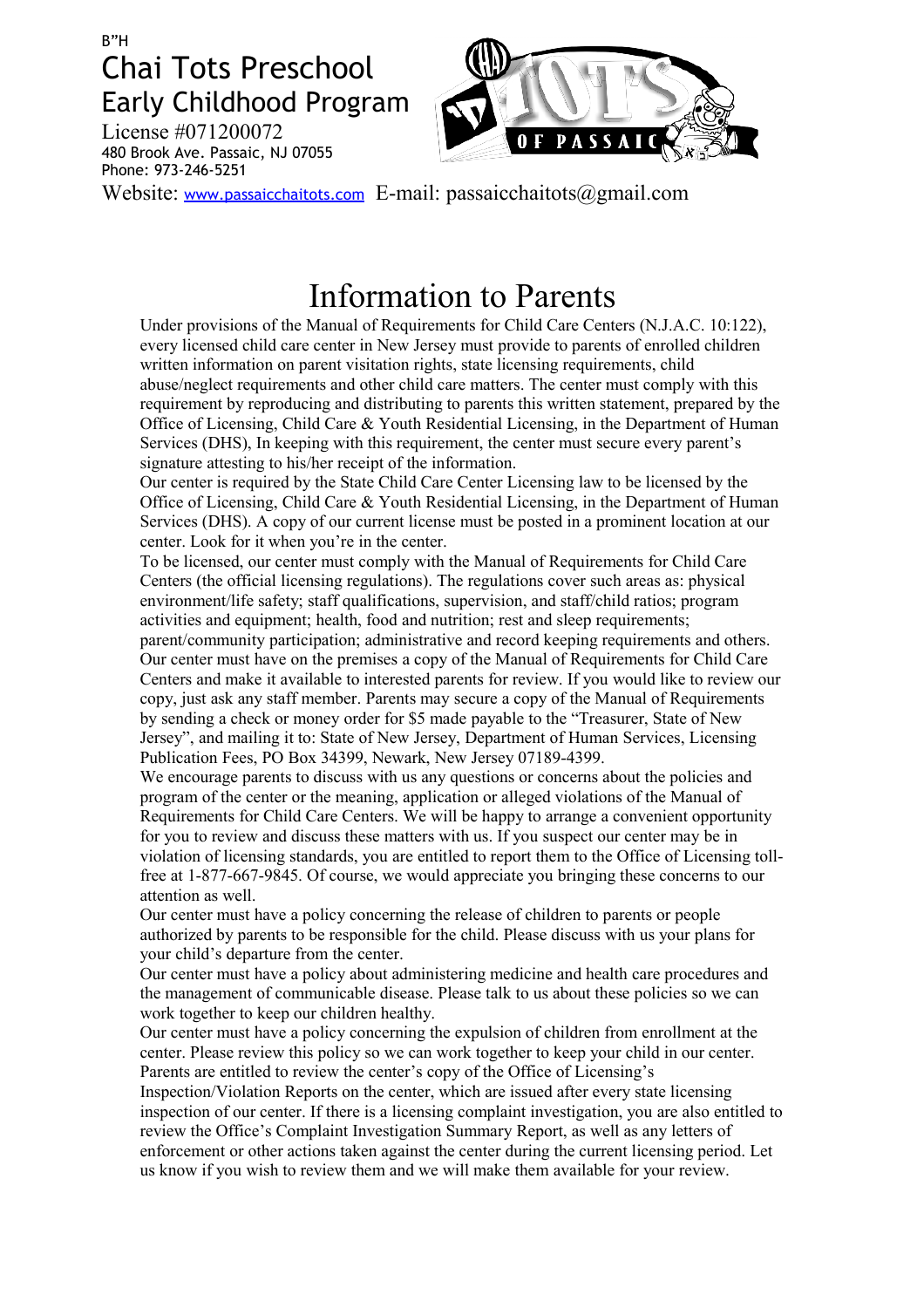Our center must cooperate with all DHS inspections/investigations. DHS staff may interview both staff members and children.

Our center must post its written statement of philosophy on child discipline in a prominent location and make a copy of it available to parents upon request. We encourage you to review it and to discuss with us any questions you may have about it.

Our center must post a listing or diagram of those rooms and areas approved by the Office for the children's use. Please talk to us if you have any questions about the center's space. Our center must offer parents of enrolled children ample opportunity to participate in and observe the activities of the center. Parents wishing to participate in the activities or operations of the Center should discuss their interest with the center director, who can advise them of what opportunities are available.

Parents of enrolled children may visit our center at any time without having to secure prior approval from the director any staff member. Please feel free to do so when you can. We welcome visits from our parents.

Our center must inform parents in advance of every field trip, outing, or special event away from the center, and must obtain prior written consent from parents before taking a child on each such trip.

Our center is required to comply with the New Jersey Law Against Discrimination (LAD), P.L. 1945, c. 169 (N.J.S.A. 10:5-1 et seq.), and the Americans with Disabilities Act (ADA), P.L. 101336 (42U.S.C, 12101 et seq.). Anyone who believes the center is not compliance with these laws may contact the Division of Civil Rights in the New Jersey Department of Law and Public Safety for information about filing an LAD claim at (609) 292-4605 (TTY users may dial 711 to reach the New Jersey Relay Operator and ask for (609) 292-7701), or may contact the United States Department of Justice for information about filing an ADA claim at (800) 514-0301 (voice)or (800) 514-0383 (TTY).

Anyone who has reasonable cause to believe that an enrolled child has been or is being subjected ot any form of hitting, corporal punishment, abusive language, ridicule, harsh, humiliating or frightening treatment, or any other kind of child abuse, neglect, or exploitation by an adult, whether working at the center or not, is required by State law to report the concern immediately to the State Central Registry and Child Abuse Hotline, toll-free at 1- (877) NJ Abuse (652-2873). Such reports may be made anonymously.

Parents may secure information about child abuse and neglect by contacting: Community Education Office, Division of Youth and Family Services, PO Box 717, Trenton, New Jersey 08625-0717.

 $\mathcal{L}_\text{max} = \mathcal{L}_\text{max} = \mathcal{L}_\text{max} = \mathcal{L}_\text{max} = \mathcal{L}_\text{max} = \mathcal{L}_\text{max} = \mathcal{L}_\text{max} = \mathcal{L}_\text{max} = \mathcal{L}_\text{max} = \mathcal{L}_\text{max} = \mathcal{L}_\text{max} = \mathcal{L}_\text{max} = \mathcal{L}_\text{max} = \mathcal{L}_\text{max} = \mathcal{L}_\text{max} = \mathcal{L}_\text{max} = \mathcal{L}_\text{max} = \mathcal{L}_\text{max} = \mathcal{$ 

I have read and received a copy of the Information to Parents document prepared by the Office of Licensing,

Child Care & Youth Residential Licensing in the Department of Human Services.

Date  $\Box$ 

Child's Name \_\_\_\_\_\_\_\_\_\_\_\_\_\_\_\_\_\_\_\_\_\_\_\_\_\_

Parents Signature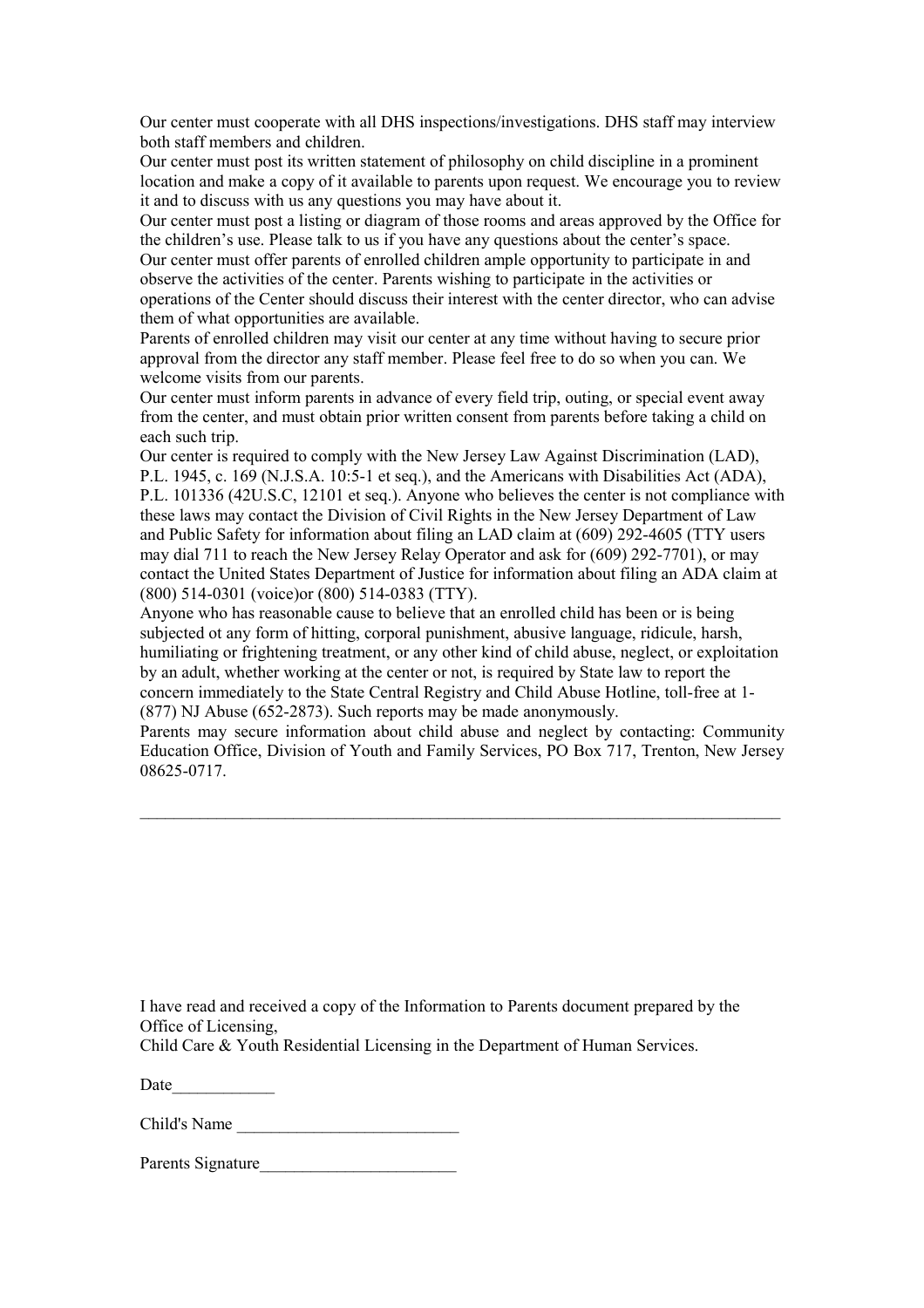

License #071200072 480 Brook Ave. Passaic, NJ 07055 Phone: 973-246-5251

Website: [www.passaicchaitots.com](http://www.chabadofsacramento.org/) E-mail: passaicchaitots@gmail.com

#### APPLICATION FOR CHILD'S ENROLLMENT

|  | $\sqrt{ }$ |
|--|------------|
|--|------------|

| C | Name of Child |  |
|---|---------------|--|
| H | Date of Birth |  |
|   |               |  |
| ப | Home          |  |
| D | Address       |  |

|                             | PARENT <sub>1</sub> |  | PARENT <sub>2</sub> |  |  |
|-----------------------------|---------------------|--|---------------------|--|--|
| $\left  \right $ P<br>A     | Name                |  | Name                |  |  |
| $\mathbf R$<br>E            | Home<br>Phone       |  | Home<br>Phone       |  |  |
| $\mathbf N$<br>$\mathbf{r}$ | Home<br>Address     |  | Home<br>Address     |  |  |

|                |                 | <b>PARENT 1 WORK</b> | <b>PARENT 2 WORK</b> |  |  |
|----------------|-----------------|----------------------|----------------------|--|--|
| W              | Name of         |                      | Name of              |  |  |
| $\overline{O}$ | <b>Business</b> |                      | <b>Business</b>      |  |  |
| R              | <b>Business</b> |                      | <b>Business</b>      |  |  |
| K              | Phone           |                      | Phone                |  |  |
|                | <b>Business</b> |                      | <b>Business</b>      |  |  |
|                | Address         |                      | Address              |  |  |

|                            | Persons authorized to pick up your child and/or contact in case of emergency if neither parent is available to assume<br>responsibility for the child. |  |  |  |                         |  |
|----------------------------|--------------------------------------------------------------------------------------------------------------------------------------------------------|--|--|--|-------------------------|--|
| E                          | Name of<br>Contact $#1$                                                                                                                                |  |  |  | Name of<br>Contact $#2$ |  |
| M<br>E                     | Phone                                                                                                                                                  |  |  |  | Phone                   |  |
| R<br>G<br>E<br>N<br>C<br>Y | Relationship                                                                                                                                           |  |  |  | Relationship            |  |
|                            | <b>Address</b>                                                                                                                                         |  |  |  | Address                 |  |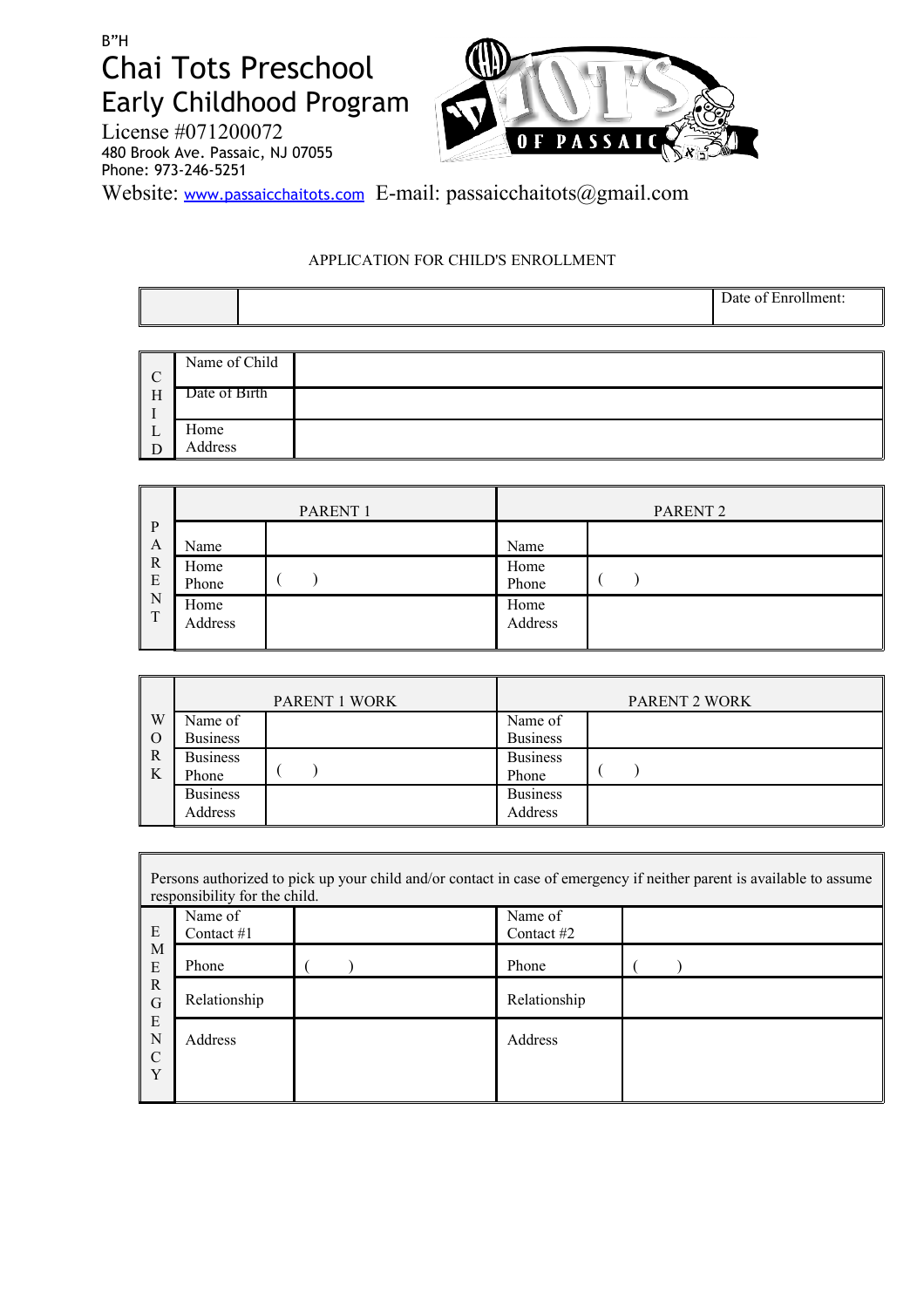

License #071200072 480 Brook Ave. Passaic, NJ 07055 Phone: 973-246-5251

Website: [www.passaicchaitots.com](http://www.chabadofsacramento.org/) E-mail: passaicchaitots@gmail.com

| D                                       | Child's Doctor |  |
|-----------------------------------------|----------------|--|
| $\Omega$<br>$\mathbf C$<br>$\mathbf{r}$ | Telephone      |  |
| $\Omega$<br>$\mathbf R$                 | Address        |  |

|                | Name of person PROHIBITED from picking up your child:                                                       |
|----------------|-------------------------------------------------------------------------------------------------------------|
| $\overline{U}$ | If a non-custodial parent is not included among those persons authorized by the custodial parent to pick up |
| S              | the child, please explain below and attach a copy of appropriate court order.                               |
|                |                                                                                                             |
|                |                                                                                                             |
|                |                                                                                                             |
|                |                                                                                                             |
|                |                                                                                                             |

| E             | I have completed the medical emergency permission form which authorizes the center to seek emergency |
|---------------|------------------------------------------------------------------------------------------------------|
| M             | medical care for my child as deemed necessary by the Director or the director's designee.            |
| E             |                                                                                                      |
| $\mathbf R$   |                                                                                                      |
| G             | Parent's signature:<br>Date:                                                                         |
| E             |                                                                                                      |
| N             |                                                                                                      |
| $\mathcal{C}$ |                                                                                                      |
| $\mathbf{v}$  |                                                                                                      |
|               |                                                                                                      |

| W | I give my permission for my child to participate in walking trips within the center's neighborhood.        |
|---|------------------------------------------------------------------------------------------------------------|
|   | I do not give my permission for my child to participate in walking trips within the center's neighborhood. |
| K | Parent's signature:<br>Date:                                                                               |

| P        | I (we) attest that all of the information on this application is accurate, and that I (we) have received the |                              |  |
|----------|--------------------------------------------------------------------------------------------------------------|------------------------------|--|
| $\Omega$ | following information for my (our) home records:                                                             |                              |  |
| L        | 1. Information to Parents Document                                                                           | Yes<br>No                    |  |
|          | 2. Policy on the Release of Children                                                                         | Yes<br>N <sub>0</sub>        |  |
| C        | 3. Policy on Discipline                                                                                      | Yes<br>No                    |  |
|          | 4. Policy on the Expulsion of Children from Enrollment                                                       | <b>Yes</b><br>N <sub>0</sub> |  |
| E        | 5. Policy on the Management of Illnesses/Communicable Diseases                                               | Yes<br>No                    |  |
| S        |                                                                                                              |                              |  |
|          |                                                                                                              | Date                         |  |
|          | Parent's signature                                                                                           |                              |  |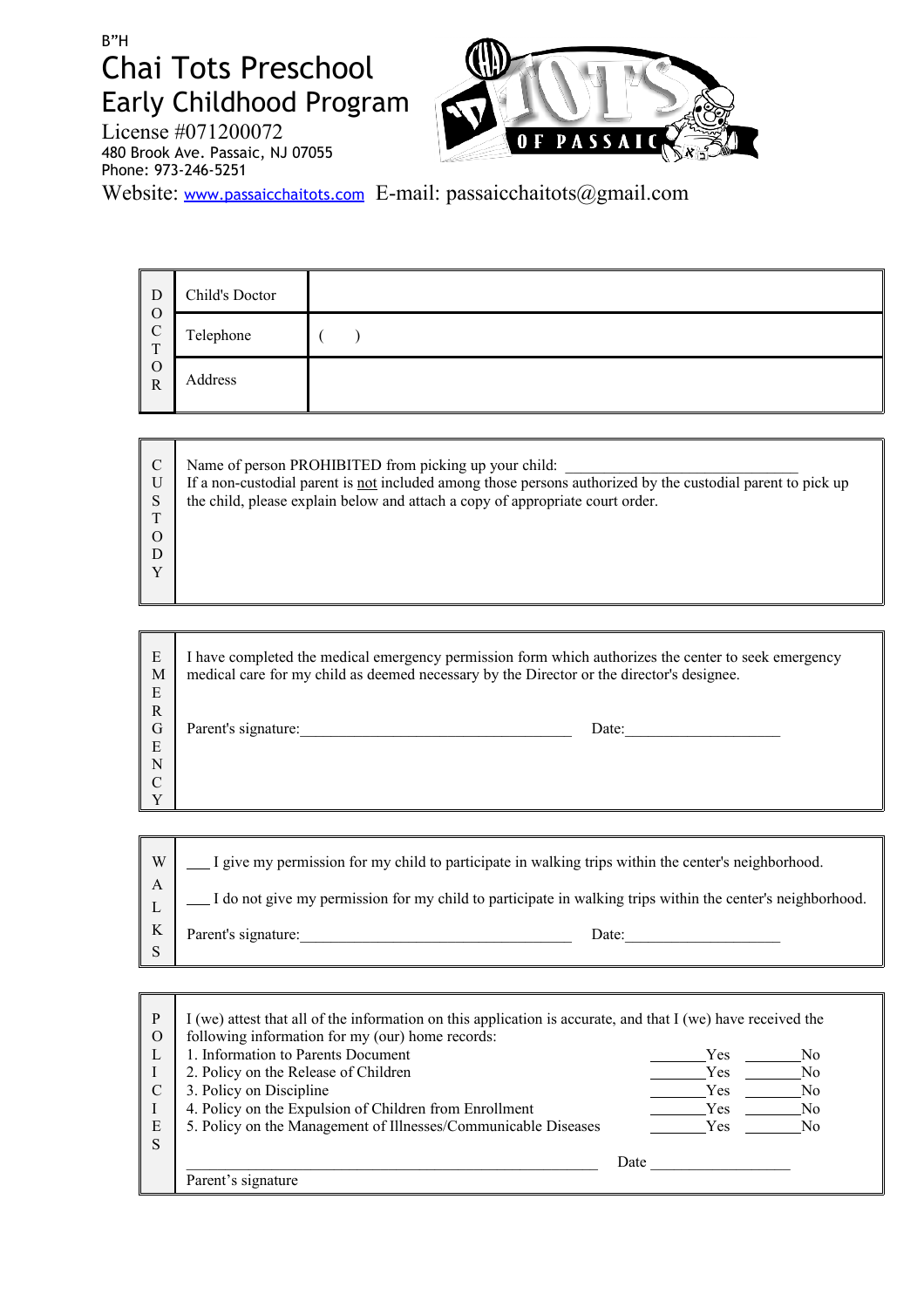

License #071200072 480 Brook Ave. Passaic, NJ 07055 Phone: 973-246-5251

Website: [www.passaicchaitots.com](http://www.chabadofsacramento.org/) E-mail: passaicchaitots@gmail.com

#### GUIDELINES FOR POSITIVE DISCIPLINE

Positive discipline is a process of teaching children how to behave appropriately. Positive discipline respects the rights of the individual child, the group, and the adult.

Positive discipline is different from punishment. Punishment tells children what they should not do; positive discipline tells children what they should do. Punishment teaches fear; positive discipline teaches self-esteem.

You can use positive discipline by planning ahead:

- Anticipate and eliminate potential problems.
- Have a few consistent, clear rules that are explained to children and understood by adults.
- Have a well-planned daily schedule.
- Plan for ample elements of fun and humor.
- Include some group decision-making.
- Provide time and space for each child to be alone.
- Make it possible for each child to feel he/she has had some positive impact on the group.
- Provide the structure and support children need to resolve their differences.
- Share ownership and responsibility with the children. Talk about our room, our toys.

You can use positive discipline by intervening when necessary:

Re-direct to a new activity to change the focus of a child's behavior.

Provide individualized attention to help the child deal with a particular situation.

Use time-out -- by removing a child for a few minutes from the area or activity so that he/she may gain self control. (One minute for each year of the child's age is a good rule of thumb).

Divert the child and remove from the area of conflict.

Provide alternative activities and acceptable ways to release feelings.

Point out natural or logical consequences of children's behavior.

Offer a choice only if there are two acceptable options.

Criticize the behavior, not the child. Don't say "bad boy" or "bad girl." Instead you might say "That is not allowed here."

You can use positive discipline by showing love and encouragement:

Catch the child being good. Respond to and reinforce positive behavior; acknowledge or praise to let the child know you approve of what he/she is doing.

Provide positive reinforcement through rewards for good behavior.

Use encouragement rather than competition, comparison or criticism.

Overlook small annoyances, and deliberately ignore provocations.

Give hugs and caring to every child every day.

Appreciate the child's point of view.

Be loving, but don't confuse loving with license.

Positive discipline takes time, patience, repetition and the willingness to change the way you deal with children. But it's worth it, because positive discipline works.  $\mathcal{L}_\text{max} = \frac{1}{2} \sum_{i=1}^n \mathcal{L}_\text{max} = \frac{1}{2} \sum_{i=1}^n \mathcal{L}_\text{max} = \frac{1}{2} \sum_{i=1}^n \mathcal{L}_\text{max} = \frac{1}{2} \sum_{i=1}^n \mathcal{L}_\text{max} = \frac{1}{2} \sum_{i=1}^n \mathcal{L}_\text{max} = \frac{1}{2} \sum_{i=1}^n \mathcal{L}_\text{max} = \frac{1}{2} \sum_{i=1}^n \mathcal{L}_\text{max} = \frac{1}{2} \sum_{i=$ 

I have read and received a copy of the Discipline Policy

Parents Signature Date: